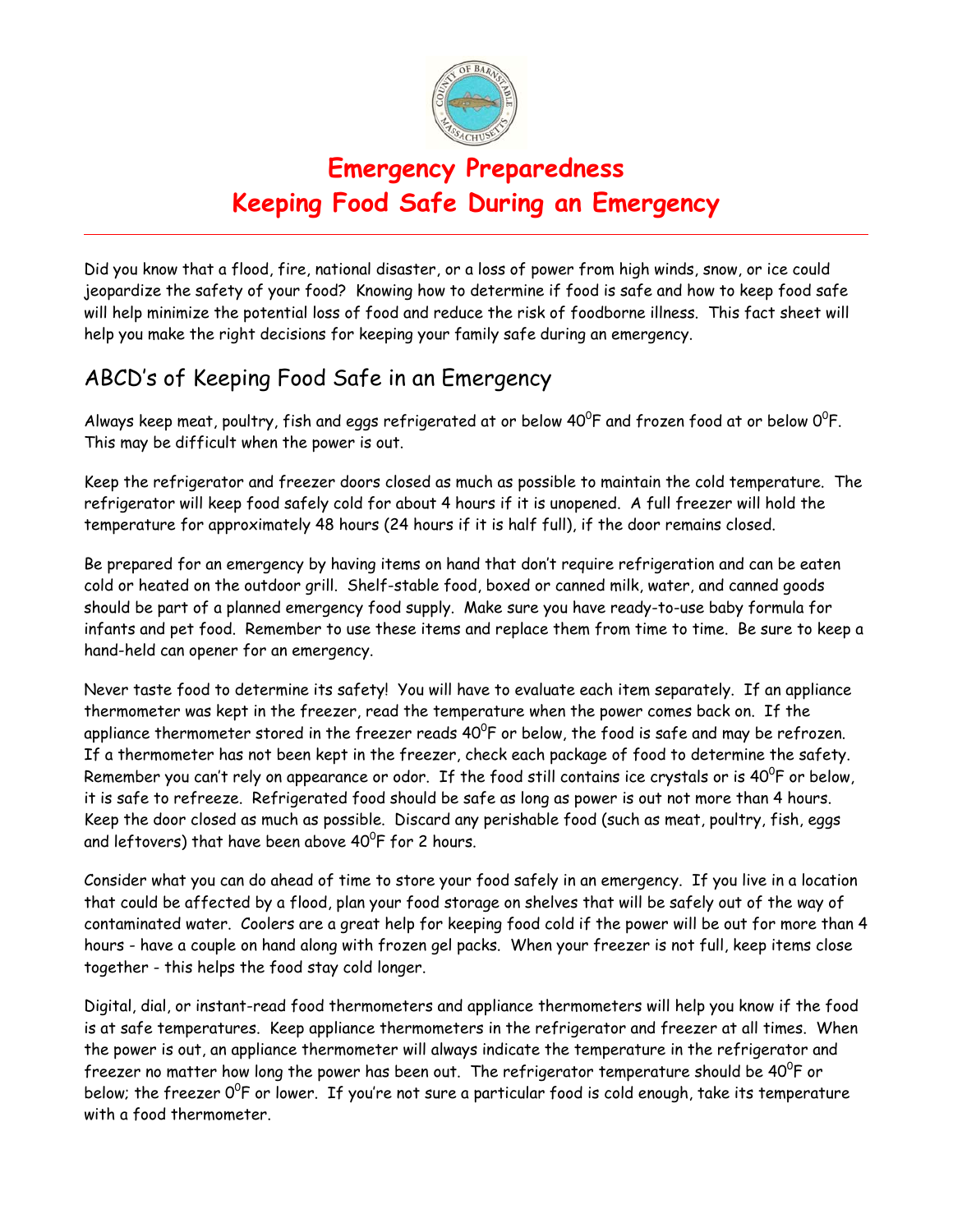#### **Refrigerator Foods When to Save and When to Throw It Out**

| <b>FOOD</b>                                                                                              | Held over 40 <sup>0</sup> F<br><b>FOOD</b> |                                                                                                                                                                              | Held over 40 <sup>o</sup> F            |
|----------------------------------------------------------------------------------------------------------|--------------------------------------------|------------------------------------------------------------------------------------------------------------------------------------------------------------------------------|----------------------------------------|
|                                                                                                          |                                            | for over 2 hrs.<br>for over 2 hrs                                                                                                                                            |                                        |
| Meat, Poultry, Seafood<br>Raw or leftover cooked meat, poultry, fish or<br>seafood, soy meat substitutes | Discard                                    | Cheese<br>Soft cheeses: blue/bleu, cream, Brie, Jack,<br>Roquefort, Camembert, cottage, Edam,<br>Monterey, Ricotta, mozzarella, Muenster,<br>Neufchatel, Queso blanco fresco | Discard                                |
| Thawing meat or poultry                                                                                  | Discard                                    | Hard Cheeses: Cheddar, Colby, Swiss,<br>Parmesan, provolone, Romano                                                                                                          | Safe                                   |
| Meat, tuna, shrimp, chicken, egg salad                                                                   | Discard                                    | Processed Cheeses                                                                                                                                                            | Safe                                   |
| Gravy, stuffing, broth                                                                                   | Discard                                    | Shredded Cheeses                                                                                                                                                             | Discard                                |
| Lunchmeat, hot dogs, bacon, sausage, dried<br>beef                                                       | Discard                                    | Low-fat Cheeses                                                                                                                                                              | Discard                                |
| Pizza- with any topping                                                                                  | Discard                                    | Grated Parmesan, Romano or combo (can or<br>jar)                                                                                                                             | Safe                                   |
| Canned hams labeled "Keep Refrigerated"                                                                  | Discard                                    | <b>Dairy</b><br>Milk, cream, sour cream, soy milk,<br>buttermilk, evaporated milk, yogurt, eggnog                                                                            | Discard                                |
| Canned meats & fish, opened                                                                              | Discard                                    | Butter, margarine                                                                                                                                                            | Safe                                   |
| <b>Eggs</b><br>Fresh eggs, hard-cooked in shell, egg dishes,<br>egg products                             | Discard                                    | Baby formula, opened                                                                                                                                                         | Discard                                |
| Custards and puddings                                                                                    | Discard                                    | Casseroles, Soups, Stews                                                                                                                                                     | Discard                                |
| <b>Fruits</b><br>Fresh fruits, cut                                                                       | Discard                                    | Sauces, Spreads, Jams<br>Opened mayonnaise, tartar sauce,<br>horseradish                                                                                                     | Discard if<br>above 50°F<br>over 8 hrs |
| Fruit juices, opened                                                                                     | Safe                                       | Peanut butter                                                                                                                                                                | Safe                                   |
| Canned fruits, opened                                                                                    | Safe                                       | Jelly, relish, taco sauce, mustard, catsup,<br>olives, pickles                                                                                                               | Safe                                   |
| Fresh fruits, coconut, raisins, dried fruits,<br>candied fruits, dates                                   | Safe                                       | Worcestershire, soy, barbecue, hoisin<br>sauces                                                                                                                              | Safe                                   |
| Bread, Cakes, Cookies, Pasta, Grains<br>Bread, rolls, cakes, muffins, quick breads,<br>tortillas         | Safe                                       | Fish sauces, (oyster sauce)                                                                                                                                                  | Discard                                |
| Refrigerator biscuits, rolls, cookie dough                                                               | Discard                                    | Opened vinegar-based dressings                                                                                                                                               | Safe                                   |
| Cooked pasta, rice, potatoes                                                                             | Discard                                    | Opened creamy-based dressings                                                                                                                                                | Discard                                |
| Pasta salads with mayonnaise or vinaigrette                                                              | Discard                                    | Spaghetti sauce, opened jar                                                                                                                                                  | Discard                                |
| Fresh pasta                                                                                              | Discard                                    | Vegetables<br>Fresh mushrooms, herbs, spices                                                                                                                                 | Safe                                   |
| Cheesecake                                                                                               | Discard                                    | Greens, pre-cut, pre-washed, packaged                                                                                                                                        | Discard                                |
| Breakfast goods-waffles, pancakes, bagels                                                                | Safe                                       | Vegetables, raw                                                                                                                                                              | Safe                                   |
| Pies, Pastries                                                                                           |                                            | Cooked vegetables, tofu                                                                                                                                                      | Discard                                |
| Pastries, cream filled                                                                                   | Discard                                    |                                                                                                                                                                              |                                        |
| Pies-custard, cheese filled, or chiffon; quiche                                                          | Discard                                    | Vegetable juice, opened                                                                                                                                                      | Discard                                |
| Pies, fruit                                                                                              | Safe                                       | Baked potatoes                                                                                                                                                               | Discard                                |
|                                                                                                          |                                            | Commercial garlic in oil                                                                                                                                                     | Discard                                |
|                                                                                                          |                                            | Potato salad                                                                                                                                                                 | Discard                                |